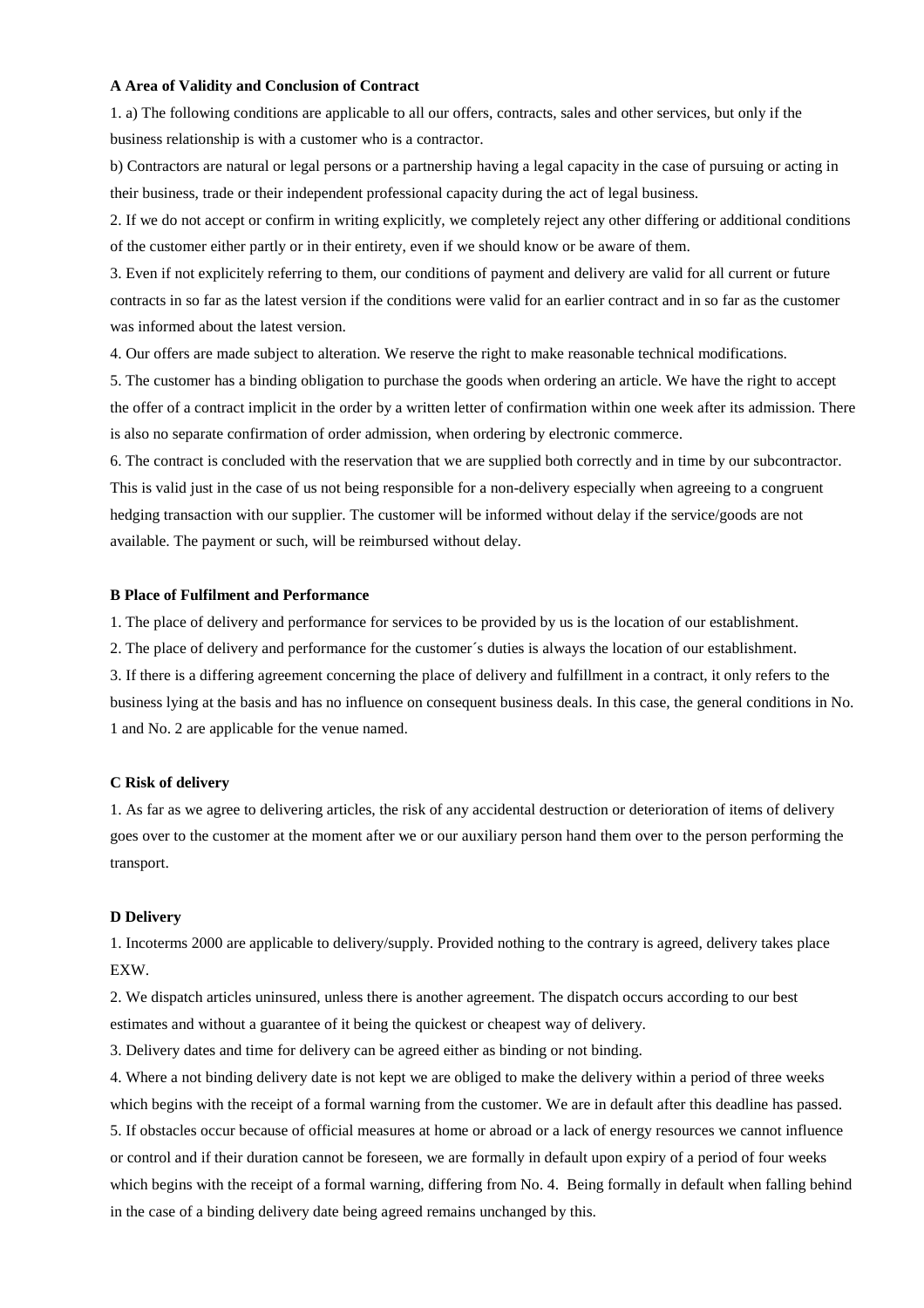6. A date of delivery designated as binding does not, unless expressly agreed otherwise, constitute a relative or absolute transaction at a fixed date.

7. If a delivery date or time for delivery is agreed as binding and we do not keep because of our actual default or in case of being formally in default otherwise the customer can demand damages caused by delay of 0.5 Percent of the value of invoice referring to the goods in delay for each week, but 5 % at most. The customer is expressly permitted to prove that the actual damages are higher.

8. a) Any slight differences in weight and measure between those agreed and actually supplied are reasonable for the customers and to be accepted by them.

b) A slight difference means a weight and measurement variation not exceeding more than 0.75 percent of the amount stated.

9. We are allowed to deliver in parts without need of a special agreement, as far as is reasonable to the customer. If a time for delivery is agreed as binding, the above is valid only if the deliveries are within this period.

10. If we have an agreement to deliver in parts (delivery on call), in the absence of agreements otherwise, the customer is obliged to order the supplies in approximately equal monthly installments.

# **E Payment**

1. Prices are net ex the place of delivery and performance. Transport, packages, VAT as well as import and export duties are invoiced separately. The regulation in letter G is untouched.

2. In the absence of agreement otherwise we sell for the list prices valid the day the customer orders.

3. Differing from regulation No. 2, contracts containing an agreement about partial supplies depending on the customers need, those prices which are valid at the time of the order.

4. Bills of exchange and cheques are considered as payment only when honoured. Discount and exchange fees are chargeable to the customer.

5. Where a bill of exchange or a cheque is not honoured or if the customer is in default or falls behind with payment of an invoice or reasonable doubt exists in relation to his ability to pay, we are – as desired alternatively or cumulatively – entitled to demand immediate payment of all unpaid invoices, including those not yet due, to demand damages and to refuse any delivery or service, until we receive service in return or equal security is provided for.

6. Unless expressly agreed otherwise, the customer is formally in default and falls behind with payment even without any reminder (§ 286 Abs. 2 BGB, German Civil Code) if we do not receive payment within a period of 14 days which begins with customer delivery.

7. From the point of being formally in default with the payment legal interest is payable on the sum of the invoice. Interest is payable on the rate of eight percent over the basic rate of interest for remuneration demands. Each party can show that interest is actually higher and the other one must pay these costs so established and proved.

### **F Rights of ownership**

1. The goods supplied remain our property until the complete payment of the sale price and all claims we have in relation to the business with the customer have been satisfied.

2. Where within his business, the customer sells on or processes the goods delivered, this may be undertaken in the ordinary course of business as long as the customer does not fall behind with payment. Any pawning or transference for security is prohibited. In the event of resale or processing, the customer hereby assigns now to us, to the extent of claims by us arising out of this contract, all claims accruing to the customer from its sale or services agreement with its customer. The same applies for any secondary or surrogate claims, both as contracted or not, including ancillary rights which accrue to the customer from its sale or services agreement with the customer. With this we accept the customers transfer. The transfer reaches the extent of all claims being made in the ordinary course of business. Until revoked, the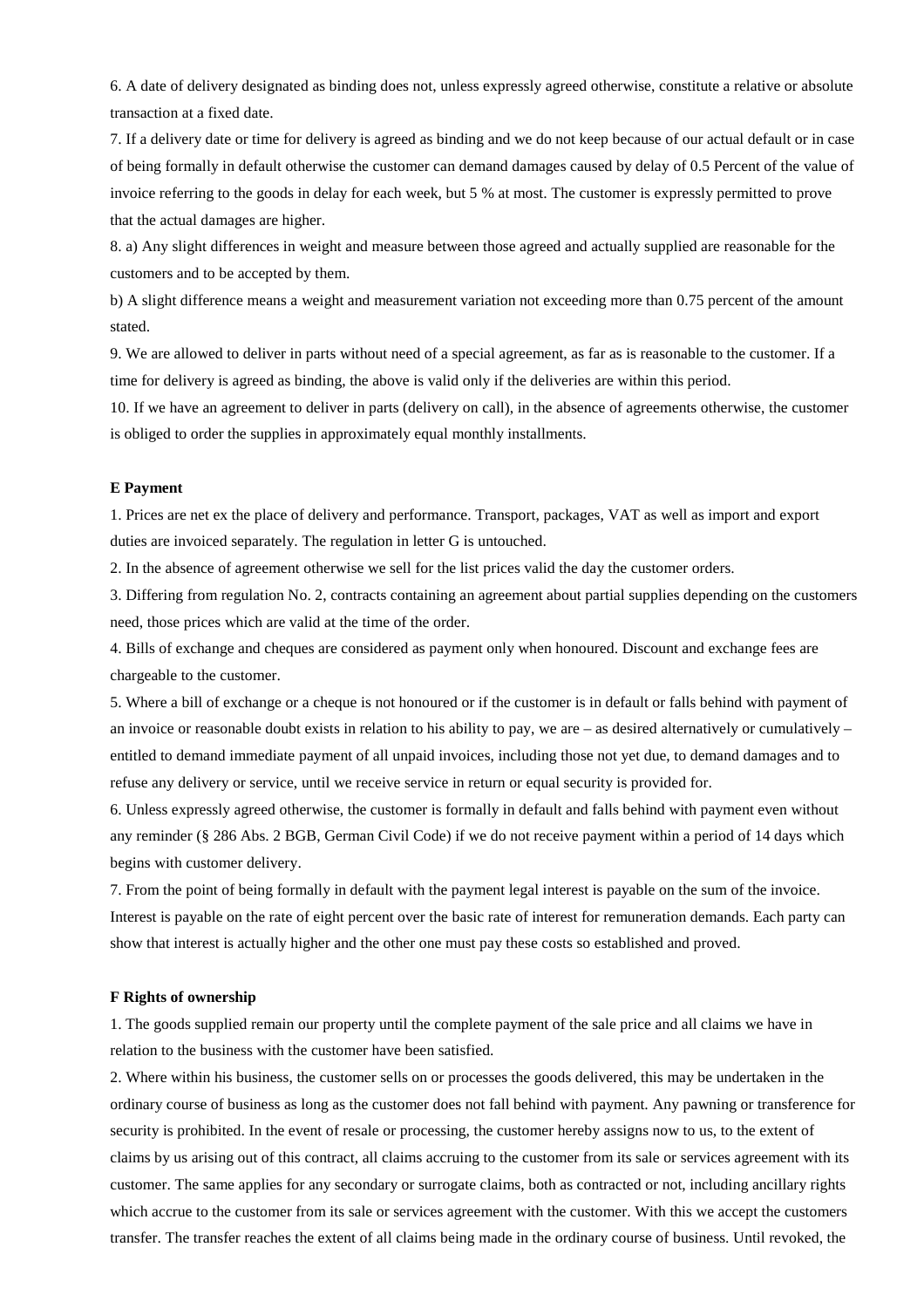customer remains entitled to collect the claims assigned to us for own account and on their own behalf. This collection authorisation is revocable only if the customer does not meet its payment obligations related to us in accordance to the contract.

3. Where the value of any security provided to us exceeds our claims in relation to the customer by more than ten percent, we are obliged, at the demand of the customer, to release the excess security. We are entitled to decide on the kind of security to be released.

4. Any execution of seizure or act by third parties in relation to the goods delivered under retention of title must be notified forthwith in writing to us by the customer. This is also applicable in case of a transfer of claims to us in advance. The customer is obliged to inform the organ of enforcement as well as the creditor about the retention of title or the transfer of claims. The customer must ensure to appeal to court, take legal measures or pursue any other possible remedy. Our legal costs or any other counteractive measures arising from any compulsory enforcement measures must be borne by the customer.

## **G VAT**

In case of the VAT increases between the period of conclusion of the contract and delivery, we are entitled to alter the price correspondingly.

### **H Warranty**

1. a) We deliver goods in correspondence with our product description.

b) They are not classified as statement of guarantee in the legal sense, unless they are marked as guarantee explicitly. c) The composition and property of our articles are exclusively according to the measurements in the latest product description. Any sample or specimen of goods sent to the customer beforehand is not relevant to the contract and does not create any obligations or constitute any claims. We reserve the right to make alterations in regard to this. d) Application may only be done by specialised and skilled craftsmen. Only the data sheet in combination with the instructions of an article contain a precise description of application, unless a special agreement was agreed. It is incumbent on the customer to get information from us about the use and application of goods.

2. a) We do not issue any guarantee.

b) Hereby, possible claims of the customer in accordance with letter I are not ruled out.

3. It is incumbent on the customer to examine the goods promptly after receiving.

4. a) If a deficiency appears when examining the goods, the customer must notify us forthwith in writing of any apparent defects within a period of two weeks beginning with the receipt of the goods.

b) Where a defect is not apparent initially, although the customer examined the goods promptly and in accordance with the regulations, the customer must notify it forthwith within a period of two weeks beginning with the discovery of the defect.

c) Where delivery is agreed abroad, the periods in 4. a) and b) are extended by one week each.

5. If we are not notified by the customer in the cases of No. 4, the received goods are classified as approved by the customer.

6. If the customer is not a "Kaufmann" in the meaning of the German Handelsgesetzbuch (similar to businessman or commercial including legal persons) and the defect is not apparent, the foreclosure in Nos. 4 a) and 4 b) is replaced by the period of the statute of limitation in letter H 9. A defect is apparent if an average non-skilled person would typically notice it.

7. a) If the notice of defects is reasonable and within the specified time, remedial action or delivery of goods without a defect can be demanded at the customer´s option. The customer must choose within a period of ten days which begins with notifying us about the defects. When this term is exceeded, the customer must leave the choice to us.